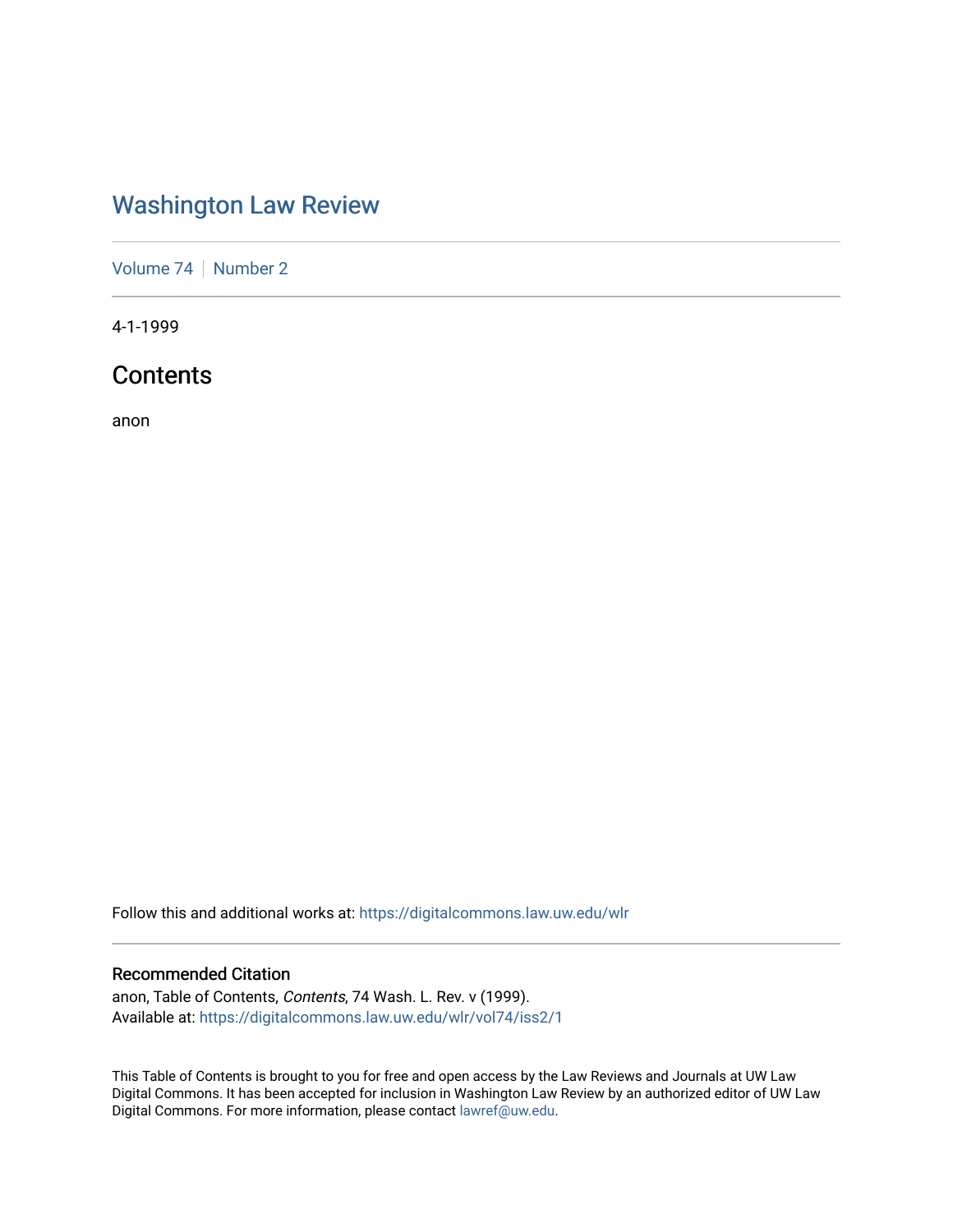# **WASHINGTON LAW REVIEW**

VOLUME 74, NUMBER 2, APRIL 1999

Published by Students of the University of Washington School of Law

## **CONTENTS**

### ARTICLES

The Dynamics and Determinants of the Decision to Grant En Banc Review

*Tracey E. George* 213

A Federal Appellate System for the Twenty-First Century

*Carl Tobias 275*

Coming of Age: Recognizing the Importance of Interdisciplinary Education in Law Practice

*Janet Weinstein* 319

### NOTES & COMMENTS

The End of an Era: Suburban Village Aversion in *Citizens for Mount Vernon v. City ofMount Vernon*

*Ronda Larson* 367

*United States v. Smith:* The Use-Possession Debate in SEC Enforcement Actions Under § **10(b)**

*Oriana N. Li* 395

Former Employees' Right to Relief Under the Americans with Disabilities Act

*Donna L. Mack 425*